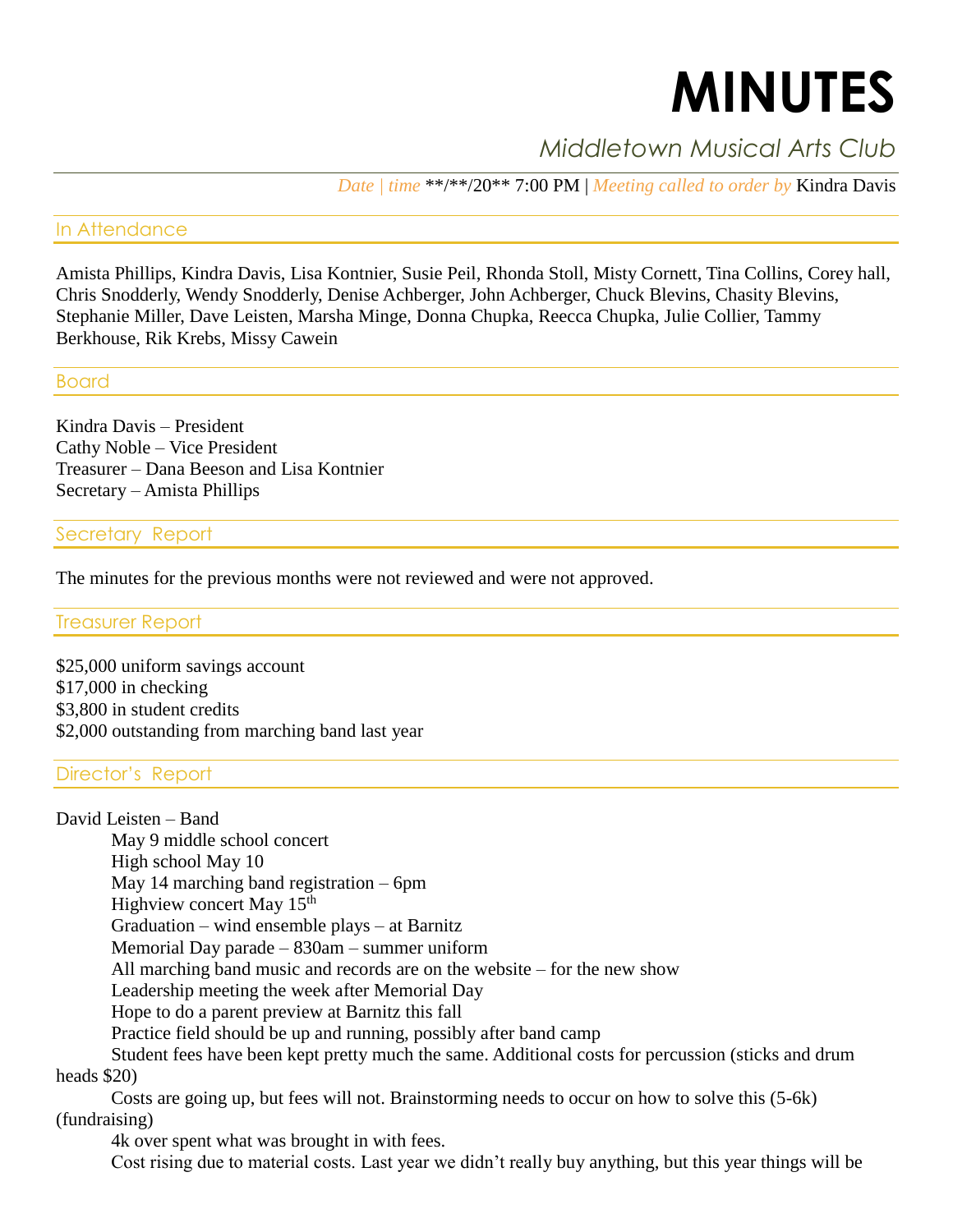bought

Marsha Minge – Show Choir

Show Choir meeting was divided into 2 meetings, returning and new. New York trip went well. Pops went well, was held in the Arena. New parent meeting next Monday. In the process of obtaining uniforms for the next show. Rehearsals switching from Thursday to Monday Camp is held on Sunday 16 girls 18 guys in Show Choir 3 competitions that need registration fees paid by the MMAC School now pays for the arranger and the rights to the arranger

Corey Hall – Orchestra

Check from Bob Rogers to reimburse hotel fees in the amount of 600. Would like to use that towards the deposit of a bus.

Will not use a travel company for this next trip to save money. Approved for Disney for next year

Stephanie Miller – Guard

Won 9<sup>th</sup> state championship Made world finals for the first time Spent over 11k to put together winter guard program Boosters normally pay all contest fees, but this year they were more expensive Contest fees \$2375 – will boosters cover this cost, they have historically Motion made by Chasity, second by Tammy, motion passed. Fall auditions have happened, 30 kids Invoice for costumes – 1830 (deposit) – pulled from guard marching band fees Motion made by Tammy, second by Chuck, motion passed.

### Committee Reports

Committee reports

Maintenance & Transportation – Chuck Blevins & Gary Berkhouse Everything is good

Uniforms & Costumes – Tammy Berkhouse Everything is good Summer uniforms will need to be washed after the Memorial Day Parade

Hospitality & Celebrations – Tammy Berkhouse Senior banquet went well

Concessions – Chasity Blevins & Cathy Noble Moved to stadium successfully. Done until July

Website & Publicity – Kindra Davis Up to date with the marching band calendar